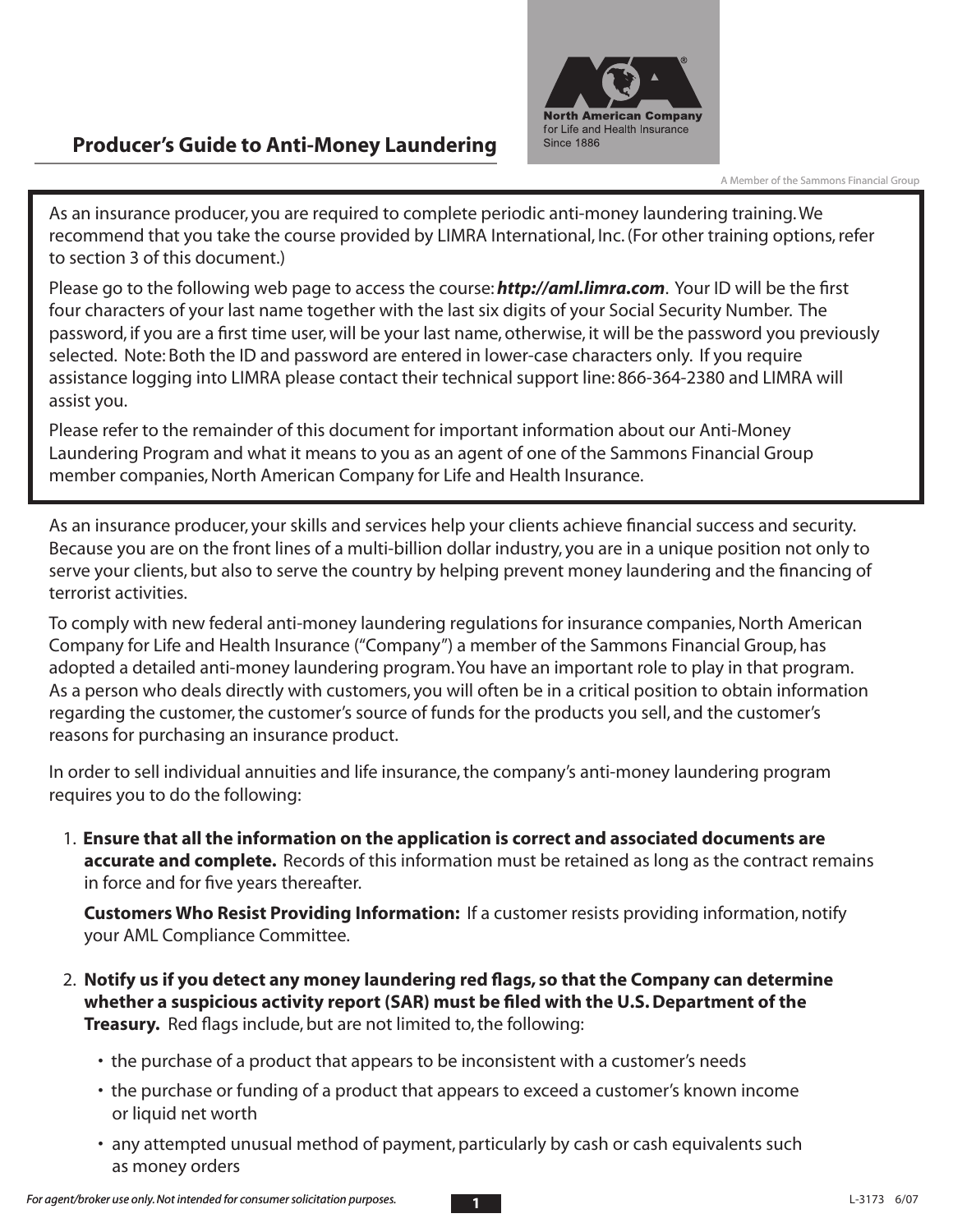

# **Producer's Guide to Anti-Money Laundering**

A Member of the Sammons Financial Group

- payment of a large amount broken into small amounts
- little or no concern by a customer for the performance of an insurance product, but much concern about the early termination features of the product
- the reluctance by a customer to provide identifying information, or the provision of information that seems fictitious
- any other activity which you think is suspicious

THE COMPANY AML COMPLIANCE COMMITTEE HAS THE SOLE RESPONSIBILITY FOR RESPONDING TO ANY INQUIRY REGARDING THE SUBJECT MATTER OF ANY SAR. AN AGENT OR BROKER MUST NOT, UNDER ANY CIRCUMSTANCES, DISCLOSE THE FACT THAT A SAR HAS BEEN FILED OR CONSIDERED, OR THE CONTENTS OF A SAR, TO THE SUBJECT OF A SAR OR TO ANY THIRD PARTY. TO DO SO WOULD VIOLATE FEDERAL LAW.

Below is a list of acceptable and unacceptable forms of payment, as of May 2006:

| Acceptable                      | Unacceptable            |                           |
|---------------------------------|-------------------------|---------------------------|
| Personal Check                  | Agent or Agency Check   | <b>Generic Checks</b>     |
| <b>Certified Check</b>          | Money Order             | <b>Third Party Checks</b> |
| <b>Electronic Fund Transfer</b> | <b>Traveler's Check</b> | <b>Starter Checks</b>     |
| <b>Cashiers Check</b>           | Cash                    |                           |
| Credit Card*                    |                         |                           |

Acceptable forms of payment may change from time to time. Please refer to the Company's website or contact your Sales Support Department.

If a customer provides a form of payment that is not permitted, it should be returned immediately.

- 3. **Receive periodic anti-money laundering training.** Acceptable methods of training may include but are not limited to the following
	- (1) AML training course provided by LIMRA International, Inc.;
	- (2) For agents that are registered representatives of a broker-dealer in which we have an effective selling agreement, the Company will accept the completion of the broker-dealer's AML training for purposes of satisfying the Company's AML training requirement;
	- (3) For agents that are appointed with another insurance company and have completed the other insurance company's AML training program, the Company may accept a signed certification from the AML Compliance Officer that it has an AML program as mandated by the USA PATRIOT Act and that its agents have received AML training in accordance with that program; or,
	- (4) If the agent is not directly affiliated and supervised by a broker-dealer or another insurance company, the Company may accept confirmation that this person has received AML training at the discretion of the Company's AML Compliance Committee.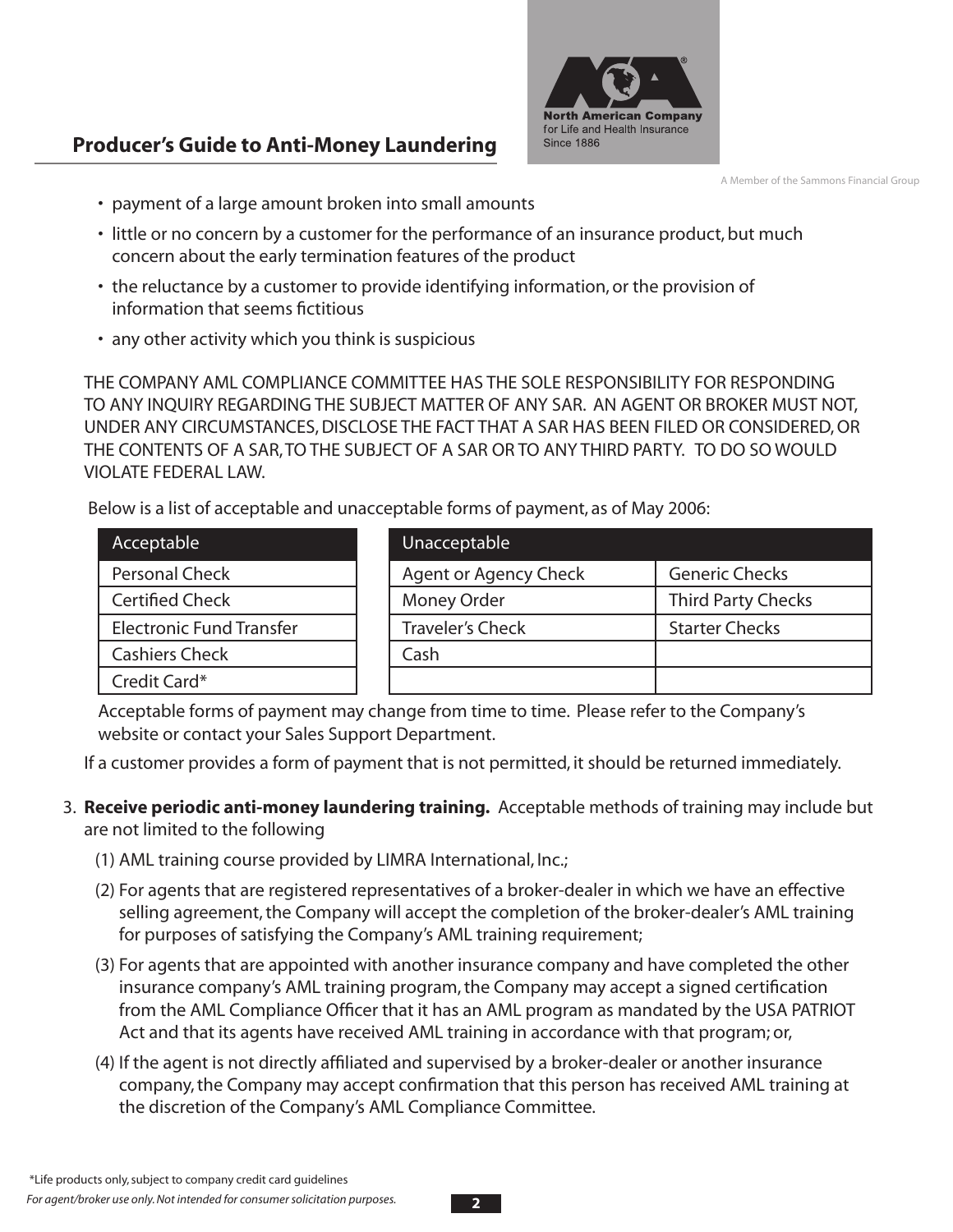

## **Producer's Guide to Anti-Money Laundering**

A Member of the Sammons Financial Group

The Company utilizes the course provided by LIMRA International. Please go to the following web page to access the course: http://aml.limra.com. Your ID will be the first four characters of your last name together with the last six digits of your Social Security Number. The password, if you are a first time user, will be your last name, otherwise, it will be the password you previously selected. Note: Both the ID and password are entered in lower-case characters only. If you require assistance logging into LIMRA please contact their technical support line: 866-364-2380 and LIMRA will assist you.

Please note, you will not receive a paper certificate upon completion of the course. The Home Page shows what percentage of the course you have completed. If your progress is less than 100%, you did not complete the entire course. When you progress is 100%, you have completed the entire course. You do not have to notify our office when you complete the AML Training Course. LIMRA will provide us with a report informing us that you have completed the course.

The Company and it's producers share an important responsibility to comply with the Company's AML program and all applicable anti-money laundering laws. A failure to do so will constitute grounds for discipline up to and including termination. In addition, violation of anti-money laundering laws may expose those involved to substantial penalties under federal law.

## **Contact Information:**

*For questions regarding acceptable methods of payment, the customer identification requirements or any other new business issues, please contact Sales Support at:*

- Life Products: 800-800-3656 Ext. 10411
- Annuities: 866-322-7066

*For questions regarding AML Training requirements, please contact Contract & Licensing at :*

- Life Products: 800-800-3656 Ext. 10865
- Annuities: 866-322-7068

## **To report suspicious activity or have questions regarding the Company's AML Policy, please contact the AML Compliance Committee at 1-866-384-0384**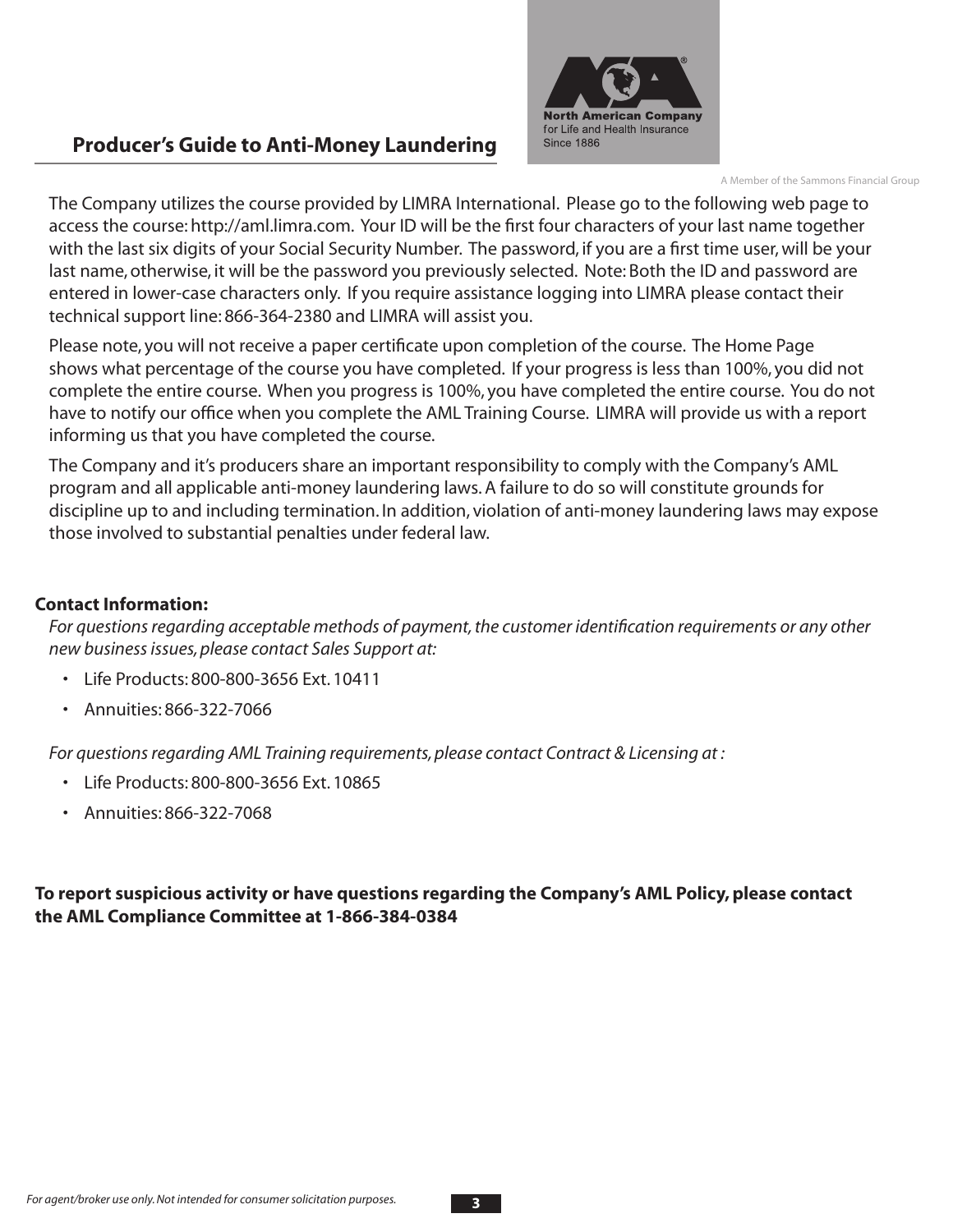#### *May 2, 2006*

## **POLICY STATEMENT AND PRINCIPLES**

In compliance with the Uniting and Strengthening America by Providing Appropriate Tools Required to Intercept and Obstruct Terrorism Act (USA PATRIOT Act) ("Act"), Pub. Law 107-56(2001), Sammons Insurance Companies ("SIC") have adopted an Anti-Money Laundering (AML) compliance policy ("Policy") as set forth in the Board minutes of its respective life insurance companies, dated September 2002 and updated on May 2, 2006; to incorporate the Final Rules issued by Financial Crimes Enforcement Network ("FinCEN") United States Department of the Treasury ("Treasury") in November 2005.

## **SCOPE OF POLICY**

This policy applies to all Sammons Insurance Companies ("SIC"), its officers, employees, appointed producers and products and services offered by SIC.

All business units, including, without limitation, the Sammons Annuity Group, and locations within SIC will cooperate to create a cohesive effort in the fight against money laundering. Each business unit and location have implemented risk-based procedures reasonably expected to prevent, detect and cause the reporting of transactions required under Title III, Section 352 and Section 326, of the Act. All efforts exerted will be documented and retained in accordance with the Act. The AML Compliance Committee is responsible for initiating Suspicious Activity Reports ("SARs") or other required reporting to the appropriate law enforcement or regulatory agencies. Any contacts by law enforcement or regulatory agencies related to the Policy shall be directed to the AML Compliance Committee.

#### **POLICY**

It is the policy of SIC to prohibit and actively pursue the prevention of money laundering and any activity that facilitates money laundering or the funding of terrorist or criminal activities. SIC is committed to AML compliance in accordance with applicable law and requires its officers, employees and appointed producers to adhere to these standards in preventing the use of its products and services for money laundering purposes.

For the purposes of the Policy, money laundering is generally defined as engaging in acts designed to conceal or disguise the true origins of criminally derived proceeds so that the unlawful proceeds appear to have been derived from legitimate origins or constitute legitimate assets.

Generally, money laundering occurs in three stages. Cash first enters the financial system at the "placement" stage, where the cash generated from criminal activities is converted into monetary instruments, such as money orders or traveler's checks, or deposited into accounts at financial institutions. At the "layering" stage, the funds are transferred or moved into other accounts or other financial institutions to further separate the money from its criminal origin. At the "integration" stage, the funds are reintroduced into the economy and used to purchase legitimate assets or to fund other criminal activities or legitimate businesses.

Terrorist financing may not involve the proceeds of criminal conduct, but rather an attempt to conceal the origin or intended use of the funds, which will later be used for criminal purposes.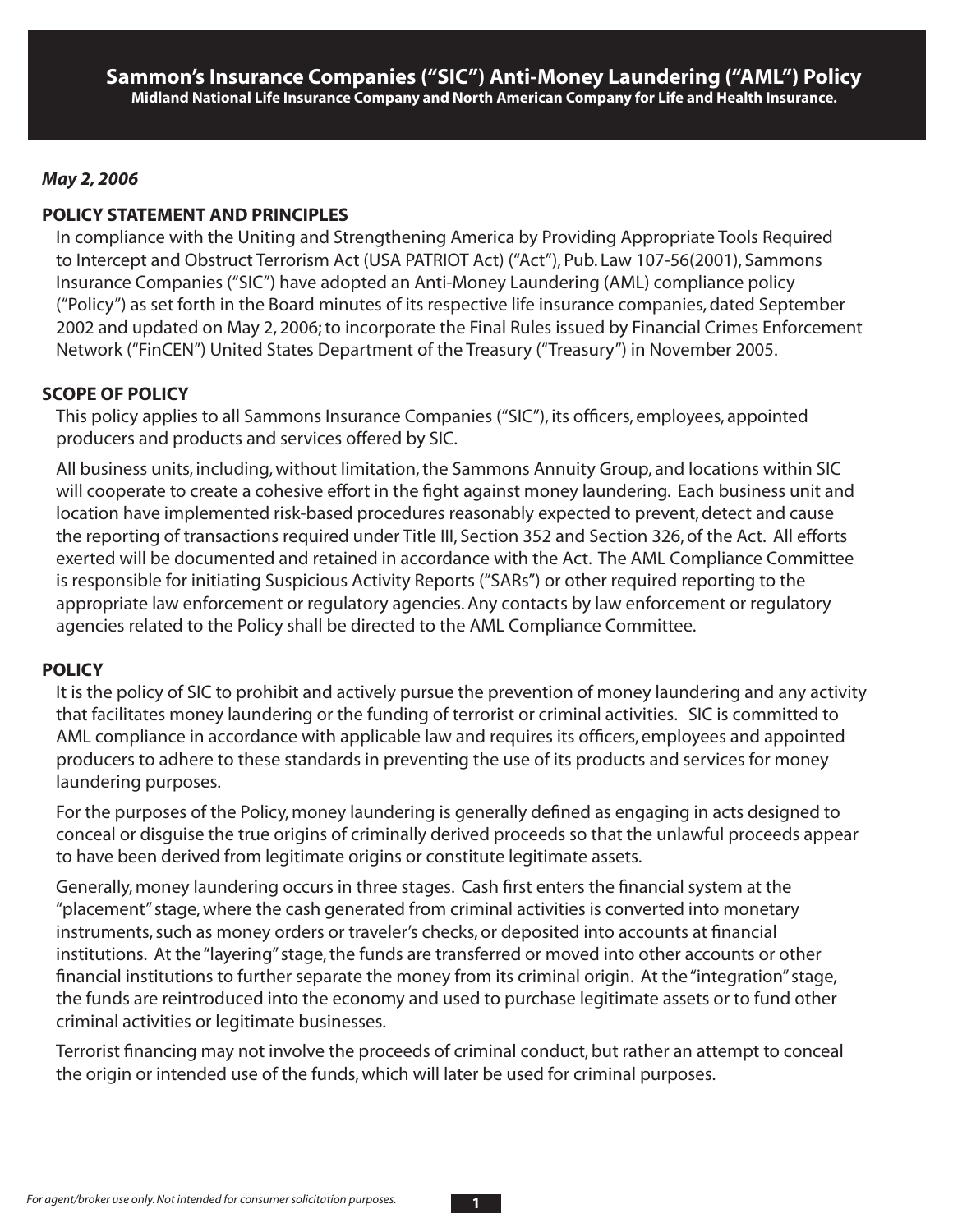## **AML COMPLIANCE COMMITTEE**

The AML Compliance Committee, with full responsibility for the Policy shall be comprised of the General Counsel, Sammons Financial Group ("SFG"); Chief Compliance Officer, SIC;Deputy Compliance Officer, SIC;Assistant Vice President-Internal Audit, and Corporate Attorney-Midland National Life Insurance Company. The Chief Compliance Officer shall also hold the title Chief AML Officer, and shall have authority to sign as such.

The duties of the AML Compliance Committee with respect to the Policy shall include, but are not limited to, the design and implementation of as well as updating the Policy as required; dissemination of information to officers, employees and appointed producers of SIC, training of officers, employees and appointed producers; monitoring the compliance of SIC operating units and appointed producers, maintaining necessary and appropriate records, filing of SARs when warranted; and independent testing of the operation of the Policy.

Each SIC business unit shall appoint a contact person to interact directly with the AML Compliance Committee to assist the Committee with investigations, monitoring and as otherwise requested.

#### **COVERED PRODUCTS**

The final regulations define "covered products to include: (1) permanent life insurance policies, other than group life insurance; (2) annuity contracts, other than group annuity contracts; or (3) any other insurance products with features of cash value or investment.

The products offered through SIC which meet the definition of a "covered product" include, but may not be limited to; fixed and variable universal life, whole life, and fixed and variable annuities.

#### **CUSTOMER IDENTIFICATION PROGRAM**

SIC has adopted a Customer Identification Program (CIP). SIC will provide notice that they will seek identification information; collect certain minimum customer identification information from each customer, record such information and the verification methods and results; and compare customer identification information with OFAC<sup>1</sup>.

#### **NOTICE TO CUSTOMERS**

SIC will provide notice to customers that it is requesting information from them to verify their identities, as required by applicable law. The following notice will be used:

*To help fight the funding of terrorism and money-laundering activities, the U.S. Congress has passed the USA PATRIOT Act, which requires financial institutions, including insurance companies, to obtain, verify and record information that identifies persons who engage in certain transactions with or through our company. This means that we will verify your name, residential or street address, date of birth and social security number of other tax identification number on the application. We may also ask to see a driver's license or other identifying documents from you2 .*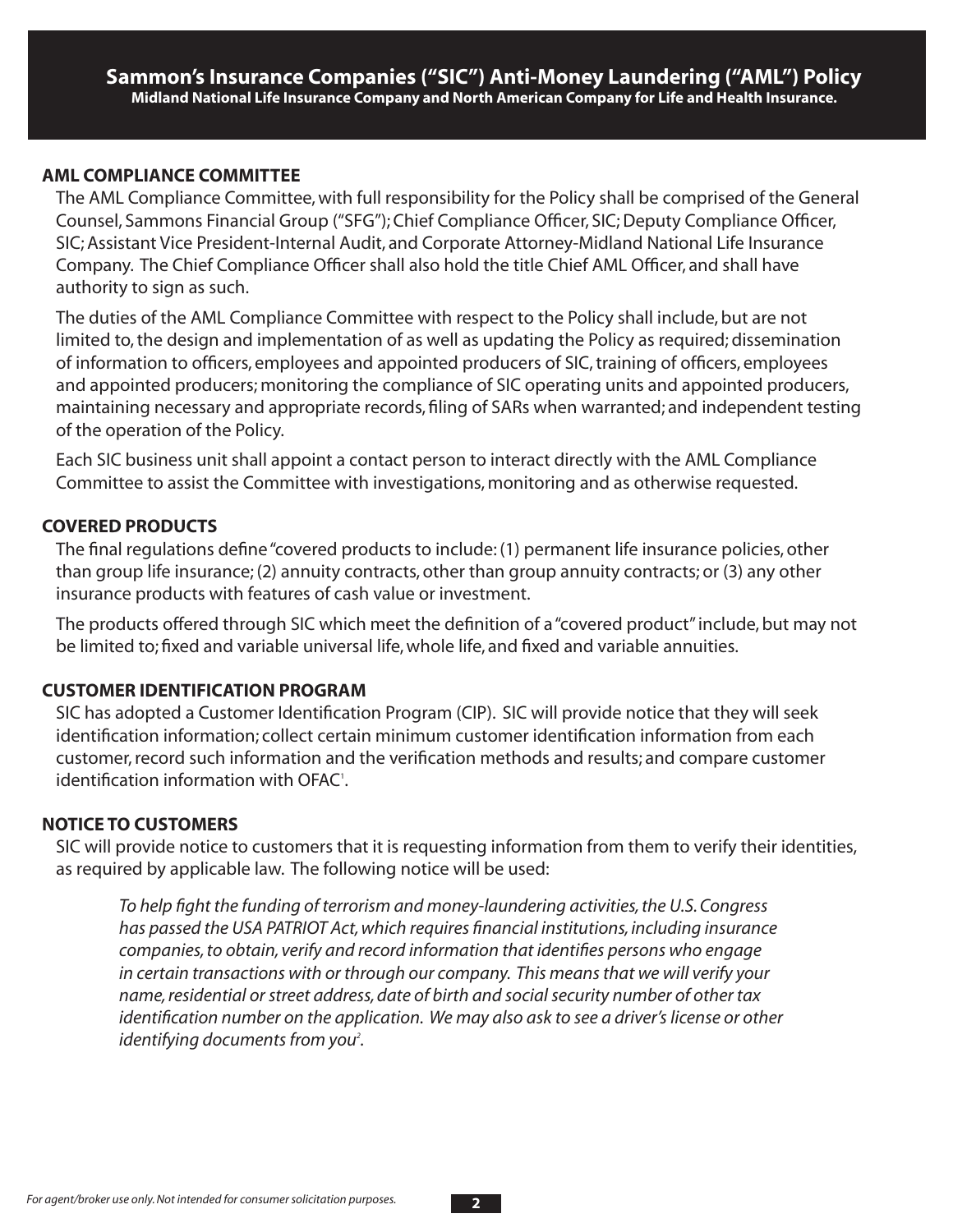## **REQUIRED CUSTOMER INFORMATION**

The following information will be collected for all new insurance and annuity applications:

Name,

Date of birth,

Address,

Identification number, which will be a social security number ("SSN") or taxpayer identification number ("TIN") for U.S. persons or entities,

Photo identification (drivers license or other comparable source) or;

for non-U.S. persons or entities one or more of the following;

Passport number and country of issuance,

Alien identification card number or;

Number and country of issuance of any other government-issued document evidencing nationality or residence and bearing a photograph or other similar safeguard.

#### **VERIFYING INFORMATION**

Based on the risk, and to the extent reasonable and practicable, SIC will ensure that it has a reasonable belief of the true identity of its customers. In verifying customer identity, appointed producers shall review photo identification.

SIC shall not attempt to determine whether the document that the customer has provided for identification has been validly issued. For verification purposes, SIC shall rely on a government-issued identification to establish a customer's identity. SIC, however, will analyze the information provided to determine if there are any logical inconsistencies in the information obtained.

SIC will document its verification, including all identifying information provided by the customer, the methods used and results of the verification, including but not limited to sign-off by the appointed producer of matching photo identification<sup>3</sup>.

#### *Customers Who Refuse To Provide Information*

If a customer either refuses to provide the information described above when requested, or appears to have intentionally provided misleading information, the appointed agent shall notify their New Business team. The SIC New Business team will decline the application and notify the AML Compliance Committee.

## **CHECKING THE OFFICE OF FOREIGN ASSETS CONTROL ("OFAC") LIST**

For all (1) new applications received and on an ongoing basis, (2) disbursements (3) new producers appointed or (4) new employees, SIC will check to ensure that a person or entity does not appear on Treasury's OFAC "Specifically Designated Nationals and Blocked Persons" List (SDN List) and is not from, or engaging in transactions with people or entities from, embargoed countries and regions listed on the OFAC Web Site. SIC contracted with ChoicePoint's Bridger Systems to ensure speed and accuracy in the checks. SIC will also review existing policyholders, producers and employees against these lists on a periodic basis. The frequency of the reviews will be documented and retained.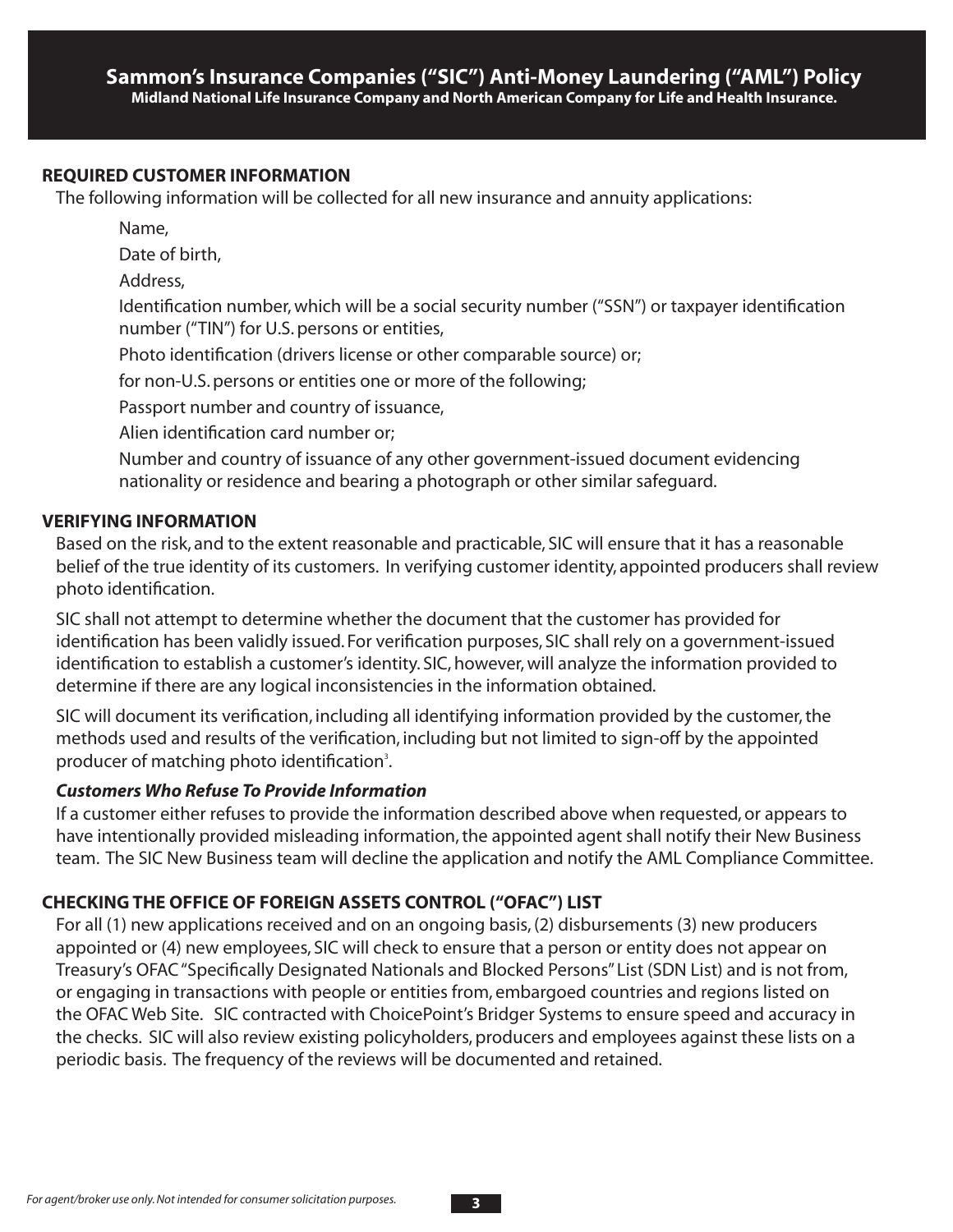In the event of a match to the SDN List or other OFAC List, the business unit will conduct a review of the circumstances where such match has been identified. If the business unit is unable to confirm that the match is a false positive, the AML Committee shall be notified.

## **MONITORING AND REPORTING**

Transaction based monitoring will occur within the appropriate business units of SIC. Monitoring of specific transactions will include but is not limited to transactions aggregating \$5,000 or more and those with respect to which SIC has a reason to suspect suspicious activity. All reports will be documented and retained in accordance with the Act.

## **SUSPICIOUS ACTIVITY**

There are signs of suspicious activity that suggest money laundering. These are commonly referred to as "red flags." If a red flag is detected, additional due diligence will be performed before proceeding with the transaction. If a reasonable explanation is not determined, the suspicious activity shall be reported to the AML Compliance Committee.

## *Examples of red flags are:*

- The customer exhibits unusual concern regarding the firm's compliance with government reporting requirements and the firm's AML policies, particularly with respect to his or her identity, type of business and assets, or is reluctant or refuses to reveal any information concerning business activities, or furnishes unusual or suspect identification or business documents.
- $\cdot$  The customer wishes to engage in transactions that lack business sense or apparent investment strategy, or are inconsistent with the customer's stated business strategy.
- $\cdot$  The information provided by the customer that identifies a legitimate source for funds is false, misleading, or substantially incorrect.
- · Upon request, the customer refuses to identify or fails to indicate any legitimate source for his or her funds and other assets.
- $\cdot$  The customer (or a person publicly associated with the customer) has a questionable background or is the subject of news reports indicating possible criminal, civil, or regulatory violations.
- · The customer exhibits a lack of concern regarding risks, commissions, or other transaction costs.
- $\cdot$  The customer appears to be acting as an agent for an undisclosed principal, but declines or is reluctant, without legitimate commercial reasons, to provide information or is otherwise evasive regarding that person or entity.
- · The customer has difficulty describing the nature of his or her business or lacks general knowledge of his or her industry.
- $\cdot$  The customer attempts to make frequent or large deposits of currency, insists on dealing only in cash equivalents, or asks for exemptions from the firm's policies relating to the deposit of cash and cash equivalents.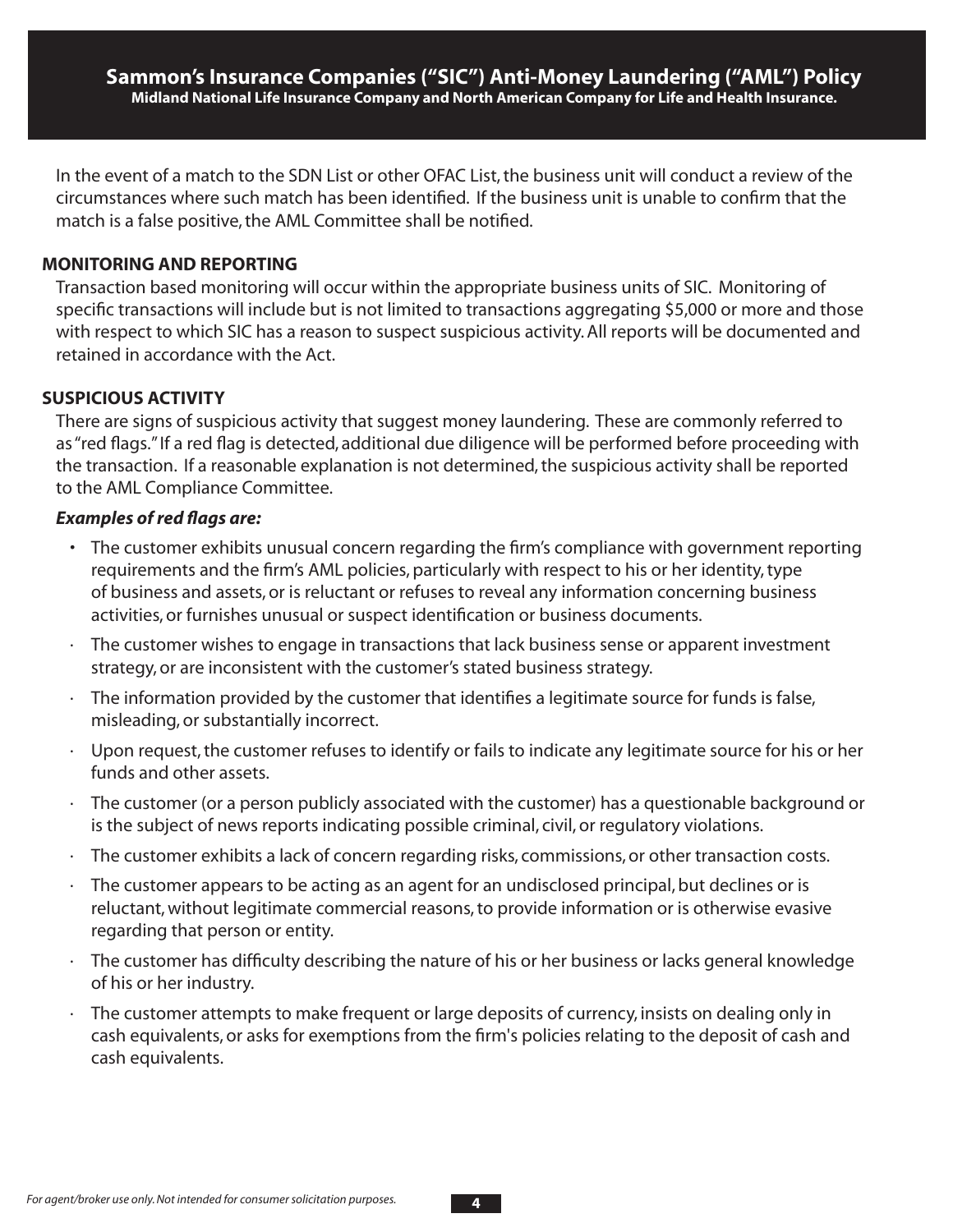- $\cdot$  The customer engages in transactions involving cash or cash equivalents or other monetary instruments that appear to be structured to avoid the \$10,000 government reporting requirements, especially if the cash or monetary instruments are in an amount just below reporting or recording thresholds.
- $\cdot$  For no apparent reason, the customer has multiple accounts under a single name or multiple names, with a large number of inter-account or third-party transfers.
- · The customer is from, or has accounts in, a country identified as a non-cooperative country or territory by the Financial Action Task Force.
- $\cdot$  The customer's account has unexplained or sudden extensive wire activity, especially in accounts that had little or no previous activity.
- $\cdot$  The customer's account shows numerous currency or cashiers check transactions aggregating to significant sums.
- · The customer's account has a large number of wire transfers to unrelated third parties inconsistent with the customer's legitimate business purpose.
- $\cdot$  The customer's account has wire transfers that have no apparent business purpose to or from a country identified as money laundering risk or a bank secrecy haven.
- · The customer's account indicates large or frequent wire transfers, immediately withdrawn by check or debit card without any apparent business purpose.
- · The customer makes a funds deposit followed by an immediate request that the money be wired out or transferred to a third party, or to another firm, without any apparent business purpose.
- $\cdot$  The customer makes a funds deposit for the purpose of purchasing a long-term investment followed shortly thereafter by a request to liquidate the position and transfer of the proceeds out of the account.
- · The customer engages in excessive journal entries between unrelated accounts without any apparent business purpose.
- The customer requests that a transaction be processed in such a manner to avoid the firm's normal documentation requirements.
- $\cdot$  The customer, for no apparent reason or in conjunction with other red flags, engages in transactions involving certain types of securities, such as penny stocks, Regulation S ("Reg S") stocks, and bearer bonds, which although legitimate, have been used in connection with fraudulent schemes and money laundering activity. (Such transactions may warrant further due diligence to ensure the legitimacy of the customer's activity.)
- $\cdot$  The customer's account shows an unexplained high level of account activity with very low levels of securities transactions.
- · Attempt to borrow maximum cash value of a single premium policy soon after purchase.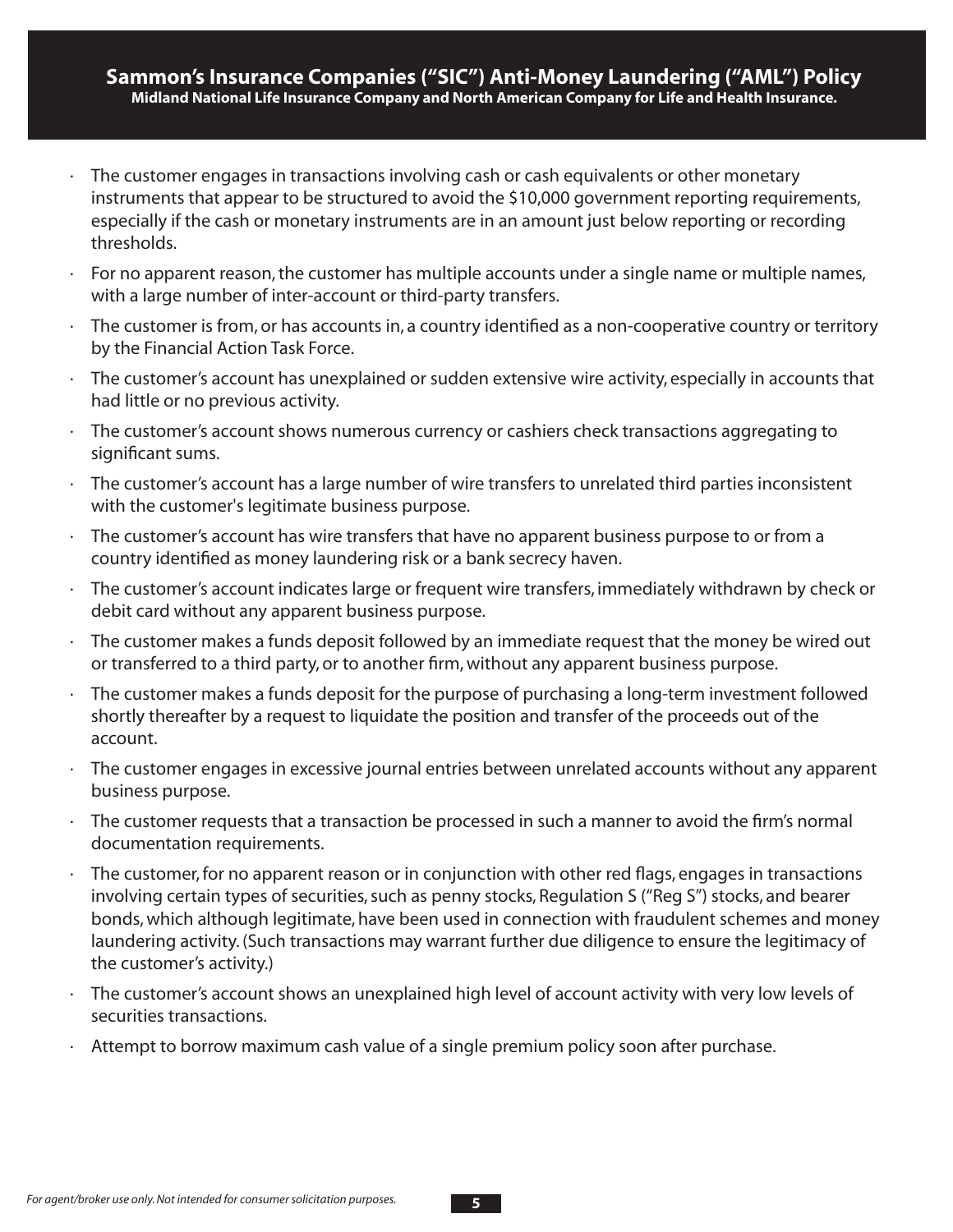## *If the appointed producer:*

- · Exhibits a dramatic or unexpected increase in sales (particularly of single premium contacts)
- $\cdot$  Has consistently high activity in single premium contracts in excess of company averages
- · Exhibits a sudden change in lifestyle
- · Requests client documentation be delivered to the agent

## **INVESTIGATION**

Upon notification to the AML Compliance Committee of a match to the OFAC SDN List or possible suspicious activity, an investigation will be commenced to determine if a report should be made to appropriate law enforcement or regulatory agencies. The investigation will include, but not necessarily be limited to, review of all available information, such as payment history, birth dates, and address. If the results of the investigation warrant, a recommendation will be made to the AML Compliance Committee to file a blocked assets and/or a SAR with the appropriate law enforcement or regulatory agency. The AML Compliance Committee is responsible for any notice or filing with law enforcement or regulatory agency.

Investigation results will not be disclosed or discussed with anyone other than those who have a legitimate need to know. *Under no circumstances shall any officer, employee or appointed agent disclose or discuss any AML concern, investigation, notice or SAR filing with the person or persons subject of such, or any other person, including members of the officer's, employee's or appointed agent's family. Disclosure of such is strictly prohibited by the Act.* 

#### **INFORMATION SHARING**

SIC are eligible to share information with other financial institutions under the USA PATRIOT Act for purposes of identifying and reporting activities that may involve terrorist acts or money laundering activities and to determine whether to establish or maintain an policy or engage in a transaction. The final rule (section 103.110) became effective Sept. 26, 2002. Registration with FinCEN is required prior to any information being shared between financial institutions. The AML Compliance Committee will register each SIC with FinCEN individually to facilitate appropriate information sharing under the USA PATRIOT Act. The notice form found at *www.fincen.gov* will be used. SIC will employ strict procedures both to ensure that only relevant information is shared and to protect the security and confidentiality of this information.

## **RECORDKEEPING**

The AML Compliance Committee will be responsible to ensure that AML records are maintained properly and that SARs and Blocked Property Reports are filed as required. SIC will maintain AML records for at least five years. The five-year retention period will be applied for five years after the policy or contract is surrendered, lapsed, terminated by death, or closed for any reason.